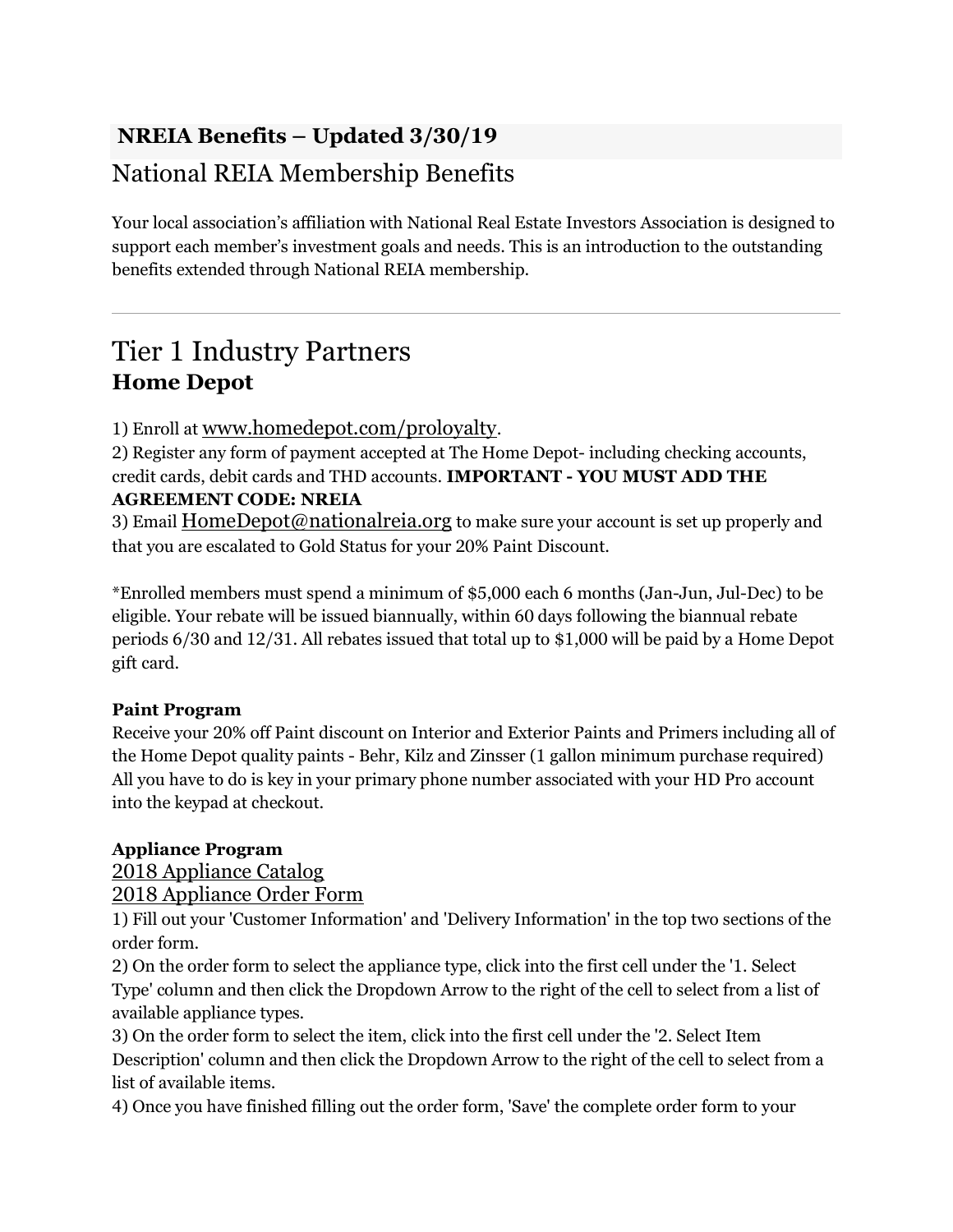computer.

5) Email the complete Home Depot Appliance Program Order Form as an attachment to ProSupport Prodesk@homedepot.com Attn: NREIA with the subject line 'NREIA Appliance Order

6) Once your appliance order has been emailed to the email address above it will be processed within 24-48 hours and someone from Home Depot Corporate will be in touch via the 'Buyer's Phone Number' provided on the Order Form.

## Cabinet Program

1) Go to www.nationalreia.org/HDCabinets

2) Download the Hampton Bay Catalog and browse the cabinets and finishes available to select your cabinet style.

3) Download the DesignConnect Form and complete all information. NOTE: Your Member Number is your HD Pro registered phone number. E-mail or fax the completed form to the Design Team at the e-mail address/fax number listed on the form along with any supporting documents such as dimensions, drawings, etc. You may also contact them via the phone number listed with any questions.

4) Complete the form for the coupon at the bottom of the page and click send. The coupon WILL be required to receive the 10% discount and is a one-time use coupon.

# Rent Perfect

Sign up today for only \$0.95 to start screening your tenants and gain access to other services; digital lease agreements, online rent payments, renters insurance for your tenants and more.

## Arcana

Gain access to insurance programs designed exclusively for National REIA members at nreia.arcanainsurancehub.com or by calling (844) 898-8110.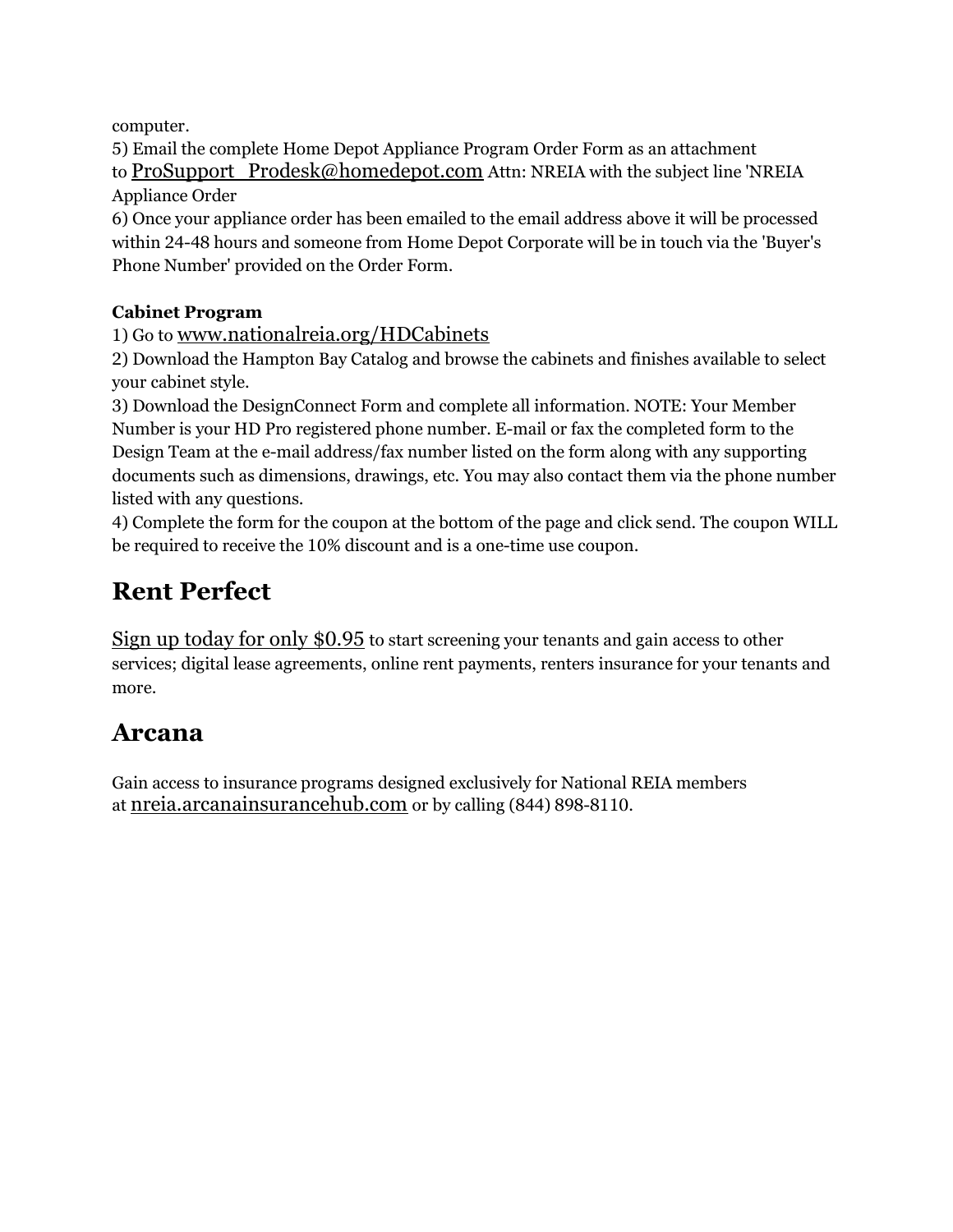## Preferred Vendors

Equity Trust

Call 844-732-9404 today to open a new Equity Trust account and pay NO annual account maintenance fee for one full year.

## Benefit Providers 1-800-GOT-JUNK

Your membership to National REIA earns you 10% off on services from 1-800-GOT-JUNK?. Just use promo code REIA when ordering.

## Avis/Budget

Go to Avis.com, type in T866500 into the Avis Worldwide Discount (AWD) field to receive your discounted pricing. Go to **Budget.com**, type in Z657900 into the Budget Customer Discount (BCD) field to receive your discounted pricing.

## BuildASign.com

Visit buildasign.com/eas/nreia to take advantage of National REIA Members special pricing on banners and more.

## BuildZoom

Connect with the best contractors in the country. BuildZoom uses your project data to objectively match with at least three contractors and assists you throughout the process with a project consultant. Find out more at BuildZoom.com

## **CallFire**

1. Create an Account at callfire.com (If you already have an account skip to step 2)

2. Email Info@nationalreia.org with your email associated with your callfire account, the association you belong to and your expiration date.

3. Wait 1 to 2 business days to make sure your account has been upgraded to National REIA's special pricing of 2.5 cents per voice blast and 3 cents for text blasts.

## ClearVue Technologies

Place your order at BedBugTraps.com and don't forget to use coupon code NREIA before checking out to save 10% off your purchase.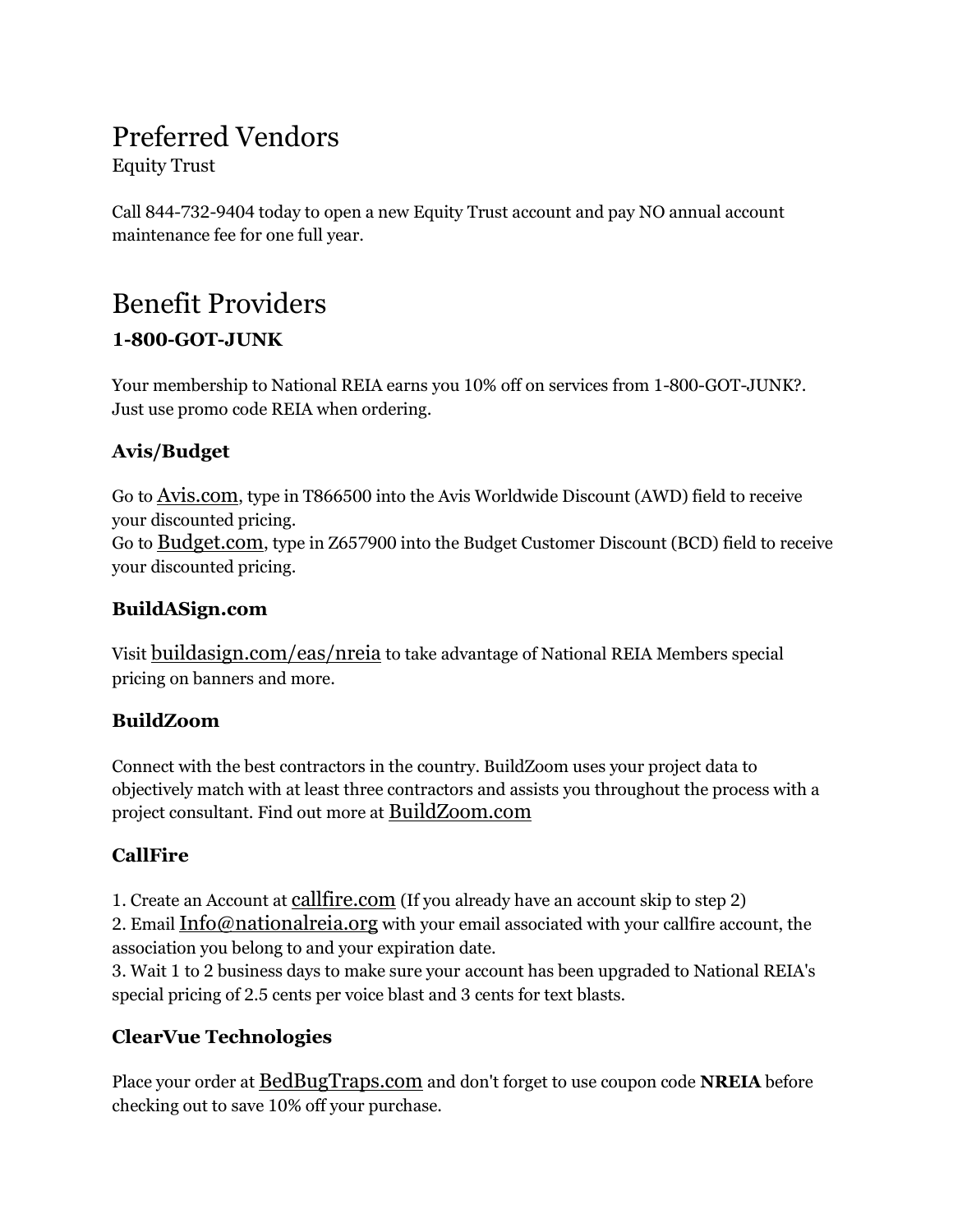### Constant Contact

Sign up at Nationalreia.constantcontact.com to receive up to 25% off prepaid plans.

#### Escrow Services

Take the pain out of the Seller Financing process by handling payments, reporting, 1098/1099's and other details. This also ensures compliance for your IRA and process rent collection. Call (800) 654-7870 today to set up your account.

## FedEx Powered by PartnerShip

Enroll online today at PartnerShip.com/73NREIA to receive discounts on small package shipping services from FedEx Express to FedEx Home Delivery®.

### HammerZen

NREIA members exclusively receive \$2 off of the HammerZen app! Start your 30-Day FREE trail at HammerZen.com/nreia

### HouseCanary

National REIA members can get ten free reports when they sign up through Uniting Investors.

### Hudson and Marshall

Successfully acquire properties to grow your business through **Servicelink Auction's online** marketplace. NREIA members receive upgraded access to their VIP sales staff, contracting and closing teams. >

## Local Market Monitor

National REIA members receive 25% off all purchases of Personal Investor Market Reports at LocalMarketMonitor.com

## OdorXit

National REIA members get 25% off when you use the discount code NREIA25. Order now at www.odorxit.com or by phone (877) Odor-X-it.